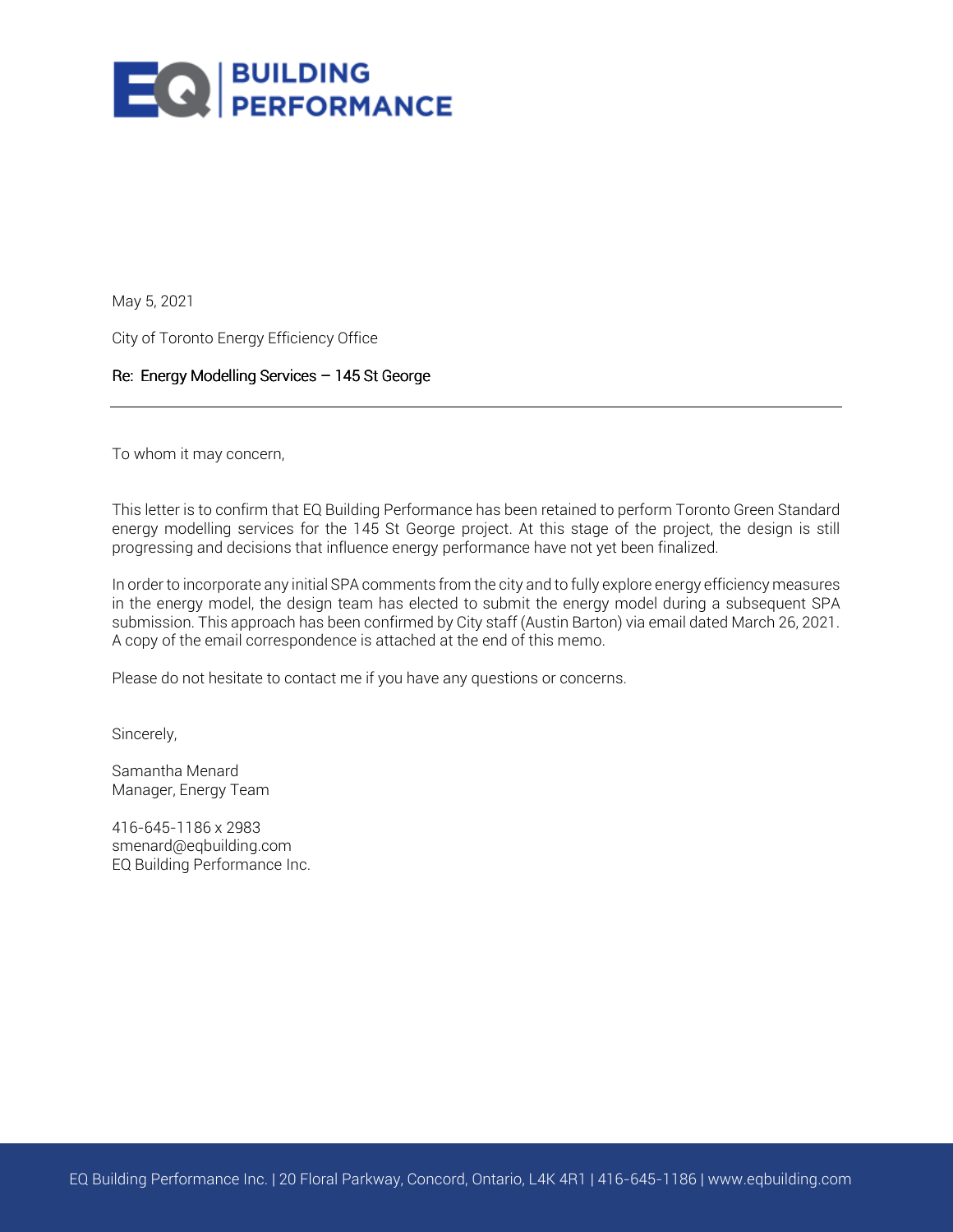# **Esther Leung**

From: Energy Review <EnergyReview@toronto.ca> March 26, 2021 12:11 PM Sent: To: eperlman@tenblock.ca Cc: sjob@tenblock.ca RE: 145 St. George - Final Planning Application Checklist Subject:

Hi Evan,

Thanks for your call.

So with submitting the memo as you will, we can consider it complete. And the required documents for us to review will be provided in a later submission before NOAC.

Thanks.

## **Austin Barton**

**Public Energy Initiatives - New Developments** City of Toronto | Environment and Energy Division Tel: 416-899-5813 | Austin.Barton@toronto.ca





From: Energy Review Sent: March 26, 2021 11:41 AM To: 'eperlman@tenblock.ca' <eperlman@tenblock.ca> Cc: 'sjob@tenblock.ca' <sjob@tenblock.ca> Subject: RE: 145 St. George - Final Planning Application Checklist

Hello Evan,

Thanks for your email. You can submit the SPA Energy Modelling Report required, in a future submission when design decisions that influence energy performance have been finalized. You can submit any time before SPA notice of approval condition (NOAC). Our comments will still be reflected as an incomplete submission for the memo, until we receive the completed submission following the TGS V3 Energy Modelling Guidelines.

#### Thank you,

**Austin Barton Public Energy Initiatives - New Developments** City of Toronto | Environment and Energy Division Tel: 416-899-5813 | Austin. Barton@toronto.ca



From: Evan Perlman [mailto:eperlman@tenblock.ca] Sent: March 25, 2021 11:23 AM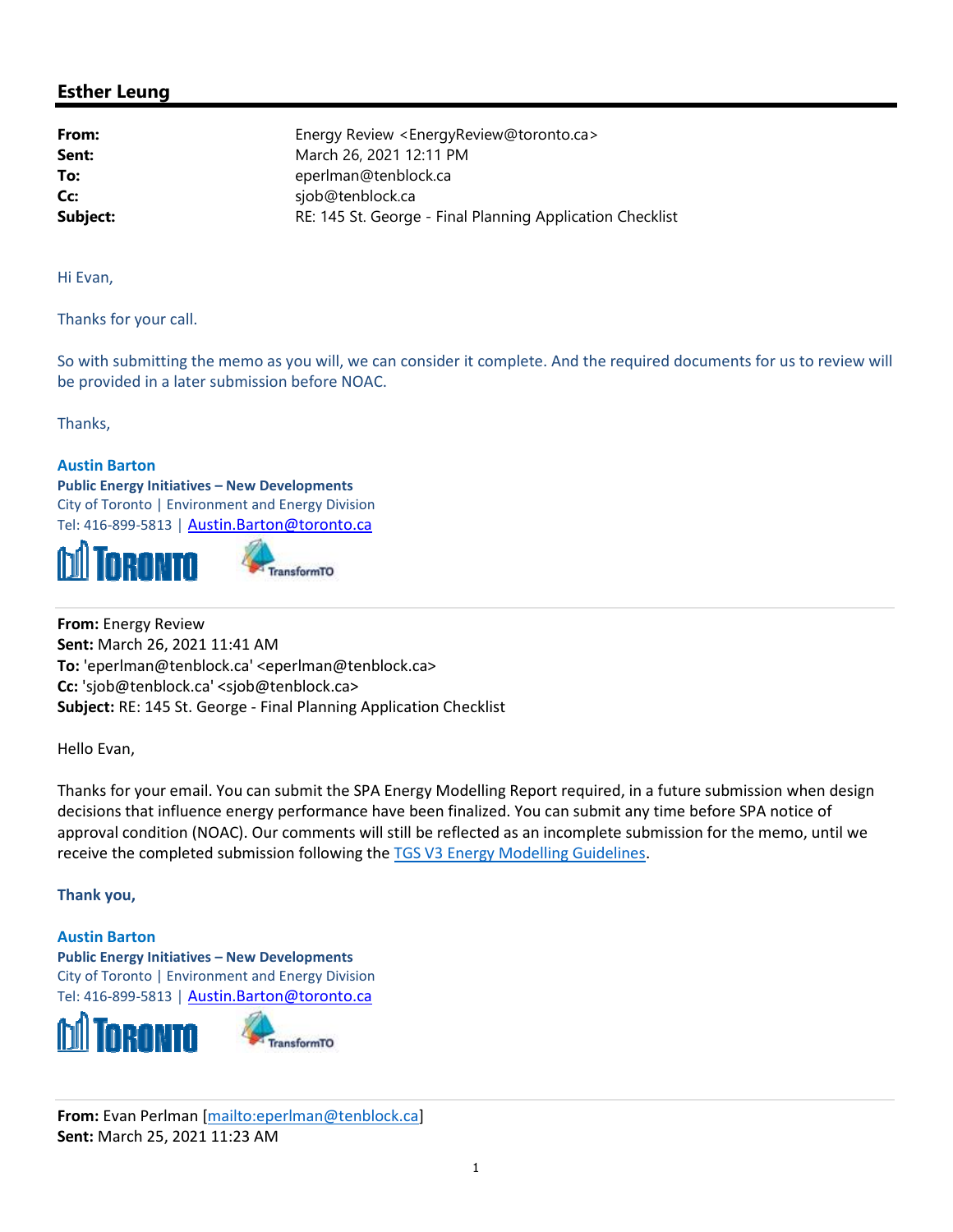To: Lisa (City Planning) King <Lisa.M.King@toronto.ca>; Shahzad Khan <Shahzad.Khan@toronto.ca> Cc: Stephen Job <sjob@tenblock.ca>; Barry Brooks <Barry.Brooks@toronto.ca> Subject: FW: 145 St. George - Final Planning Application Checklist

Good morning Lisa and Shahzad,

Tenblock is working on applications for ZBA and SPA for our property at 145 St. George Street downtown. Applications for both ZBA and SPA will be submitted concurrently for this first submission and we would appreciate your quick input for clarity on the Energy Efficiency Report for SPA to ensure there is no issue for the future notice of complete application.

Our energy consultants at EQ Building Performance have informed us that in their experiences with the City for a first SPA submission, just a quick memo is sufficient and that a report is not required for a complete application. They've prepared a quick memo that we would submit (see attached draft) that outlines that a full Energy Efficiency Report will be prepared later in the process once a building design is finalized.

The Energy Strategy Report for ZBA would still be submitted.

Thank you for your assistance,

**Evan Perlman** Development Manager

#### **Tenblock**

30 Soudan Ave, Suite 200 Toronto, ON M4S 1V6 O: 416-322-7443  $C: 647-239-6068$ 

From: Barry Brooks Sent: March-25-21 9:53 AM To: 'Evan Perlman' <eperlman@tenblock.ca> Cc: Ran Chen <Ran.Chen@toronto.ca>; Oren Tamir <Oren.Tamir@toronto.ca>; Stephen Job <sjob@tenblock.ca> Subject: RE: 145 St. George - Final Planning Application Checklist

# Hi Evan,

We will need a basic Energy Efficiency Report for the SPA or it won't be a complete application or you can just submit the Rezoning Application at this point.

#### **Barry**

From: Evan Perlman [mailto:eperlman@tenblock.ca] Sent: March 25, 2021 9:24 AM To: Barry Brooks <Barry.Brooks@toronto.ca> Cc: Ran Chen <Ran.Chen@toronto.ca>; Oren Tamir <Oren.Tamir@toronto.ca>; Stephen Job <sjob@tenblock.ca> Subject: RE: 145 St. George - Final Planning Application Checklist

Hi Barry,

Just wanted to follow-up on my email below from last week regarding the Energy Efficiency Report for SPA.

Thank you,

**Evan Perlman Development Manager**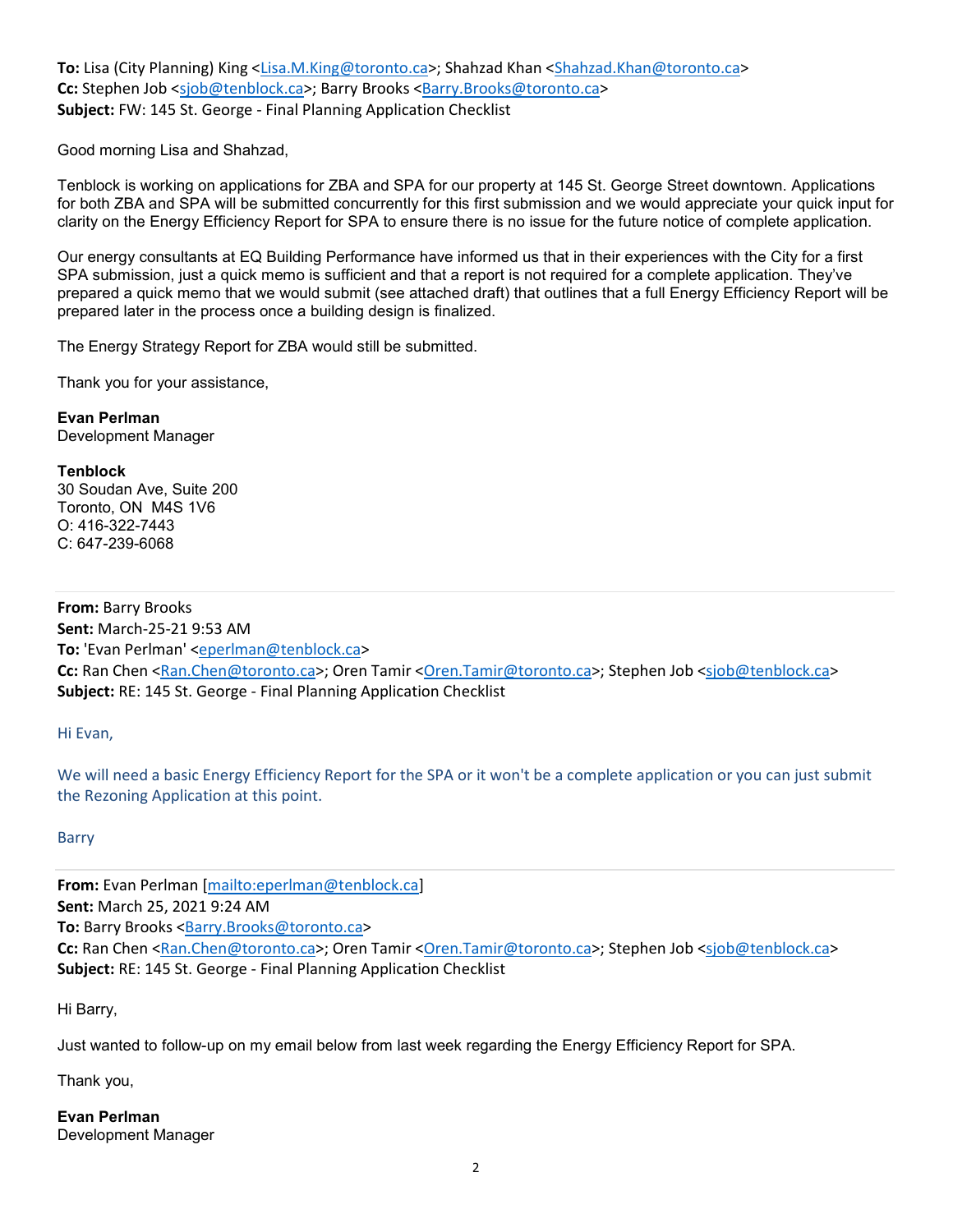## **Tenblock**

30 Soudan Ave. Suite 200 Toronto, ON M4S 1V6 O: 416-322-7443 C: 647-239-6068

From: Evan Perlman Sent: March-17-21 12:08 PM To: 'Barry Brooks' <Barry.Brooks@toronto.ca> Cc: 'Ran Chen' <Ran.Chen@toronto.ca>; 'Oren Tamir' <Oren.Tamir@toronto.ca>; Stephen Job <sjob@tenblock.ca> Subject: RE: 145 St. George - Final Planning Application Checklist

Hi Barry,

Another quick question regarding PAC submission requirements:

One of the SPA submission requirements is an Energy Efficiency Report, also referred to as the energy model. In speaking with our consultant, they've advised that in their experience with the City this requirement can be pushed back to a subsequent resubmission once the building design is more final. For a first submission we'd just include a memo noting same. The Energy Strategy for ZBA would still be included.

If you could please confirm same that would be appreciated.

Thank you,

**Evan Perlman** Development Manager

#### **Tenblock**

30 Soudan Ave, Suite 200 Toronto, ON M4S 1V6 O: 416-322-7443 C: 647-239-6068

From: Barry Brooks Sent: March-05-21 9:55 AM To: Stephen Job <sjob@tenblock.ca>; 'Evan Perlman' <eperlman@tenblock.ca> Cc: Ran Chen <Ran.Chen@toronto.ca>; Oren Tamir <Oren.Tamir@toronto.ca> **Subject: 145 St. George - Final Planning Application Checklist** 

Hi Stephen and Evan,

Please see the attached Planning Application Checklist for your information and action. In terms of the Wind Study I have consulted with Ran Chen. We advise you that the computerized version is **acceptable** as this stage and should include comfort conditions for various points across the site and surrounding areas. A wind tunnel test can be done later in the process when the final height and massing is agreed on.

Regards, Barry

Barry Brooks, BAA, BA, MCIP, RPP Senior Planner, Community Planning-Midtown City Planning Division, City of Toronto Email: Barry.Brooks@toronto.ca